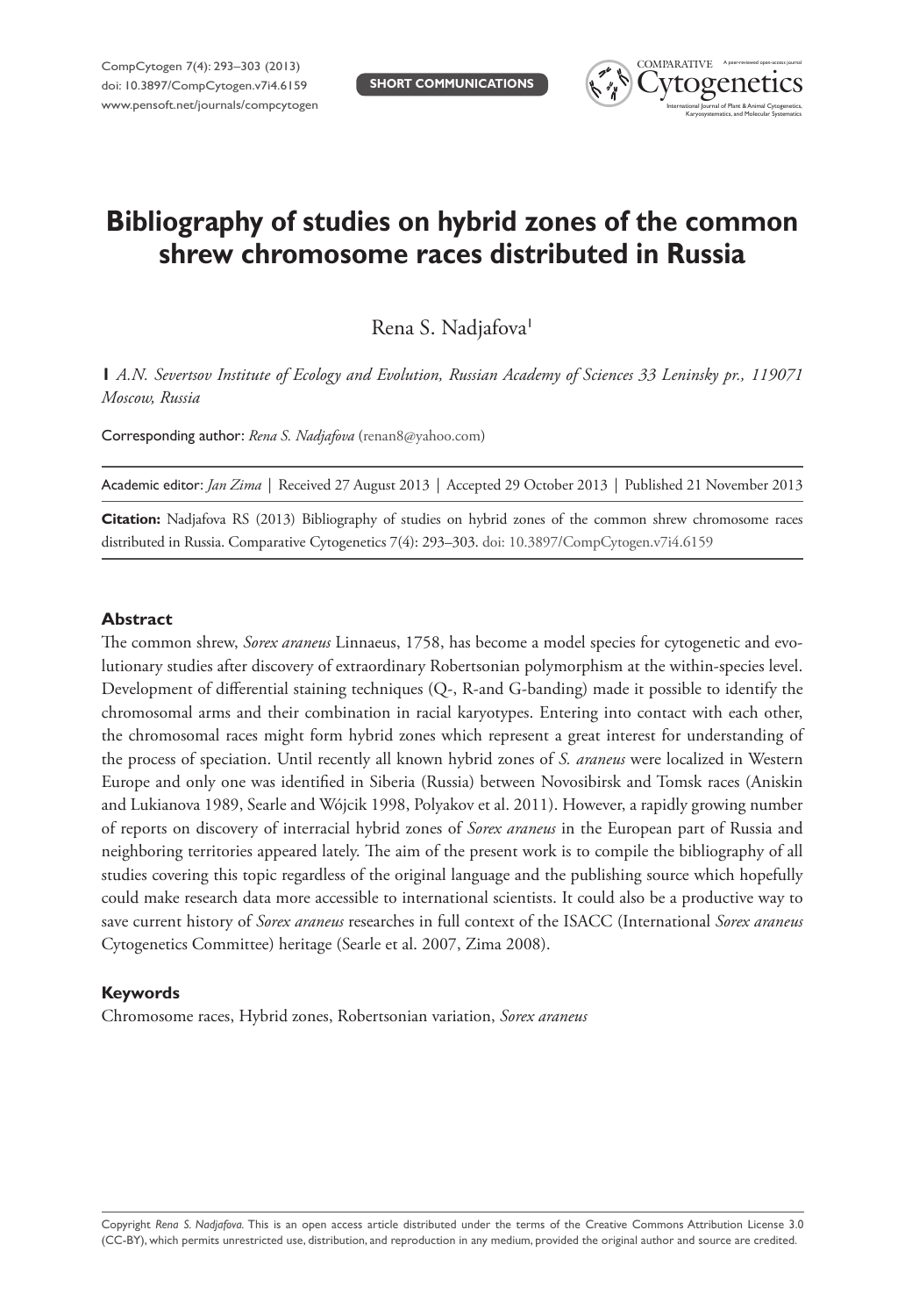## **Introduction**

The common shrew, *Sorex araneus* Linnaeus, 1758, displays exceptional variability of karyotype derived from intraspecific chromosome rearrangements of the Robertsonian type. Metacentric pairs of *S. araneus* are formed by fusion of originally acrocentric chromosomes at their centromeres in different combinations of arms. As a result, the chromosomes number (2n) varies from 20 to 33, the odd number is due to the presence of karyotype of the Robertsonian heterozygote with one metacentric and two acrocentrics, instead of two homozygous metacentrics or four acrocentrics. At the same time the fundamental number of chromosome arms (FN) remains unchanged and is equal to 40. As far as this process takes place within populations, we could talk about Robertsonian polymorphism which occurs in the vast range of *S. araneus* species.

After the pioneer analysis in Western Europe in the 1950s and 1960s, the studies of Robertsonian polymorphism in *S. araneus* populations started in Russia, widening the area of cytogenetic investigations to include European and Asian parts of the former USSR (Orlov 1974). The observed variations in chromosome arm lengths led to conclusion that Robertsonian fusions might involve different arms in different populations, which resulted in widely varying non-homologous metacentrics (Orlov and Kozlovsky 1969, Ford and Hamerton 1970, Hausser et al. 1985).

Introduction of new methods of chromosome identification (Q-, R- and G-banding) improved the karyotype definition and increased the interest in the common shrew chromosome evolution. The International *Sorex araneus* Cytogenetics Committee, ISACC was founded at Oxford University in 1987 and until recently international meetings were held every 3 years. The results of its activity were summarized in 2007 by Searle et al. Based on chromosome specific G-banding patterns, Searle et al. (1991) established the standard nomenclature for chromosomes of *S. araneus*. Later rules for differentiation of the intrapopulation variants (polymorphism) from the interpopulation ones (polytypy) as well as from individual karyotype forms were developed (Hausser et al. 1994). Chromosome identification made it possible to describe the chromosomal races of *S. araneus* (Halkka et al. 1974, 1987). Results of karyological studies over the full species range were successively summarized first by Zima et al. (1996) and then by Wójcik et al. (2003). In Russia G-banded chromosomes of the common shrew were first described for a Siberian (Novosibirsk) population by Král and Radjabli in 1974. Results of further studies of high resolution G-banding and chromosome painting of race Novosibirsk represented the species in the international "Atlas of Mammalian Chromosomes" (2006) and in comprehensive comparative studies of *Sorex* (Biltueva et al. 2011).This race was also used for DAPI karyotyping of the common shrew (Minina et al. 2007).

Currently, no less than 72 chromosomal races are recognized in total (White et al. 2010). The number of Russian chromosomal races has already reached 25 (Orlov et al. 1996, 2007, Bulatova et al. 2000, Shchipanov et al. 2009, Pavlova 2010). Only four of these races are common for Russia and some neighboring areas. They include the following: 1) the Neroosa race which spreads over the southern regions of Russia and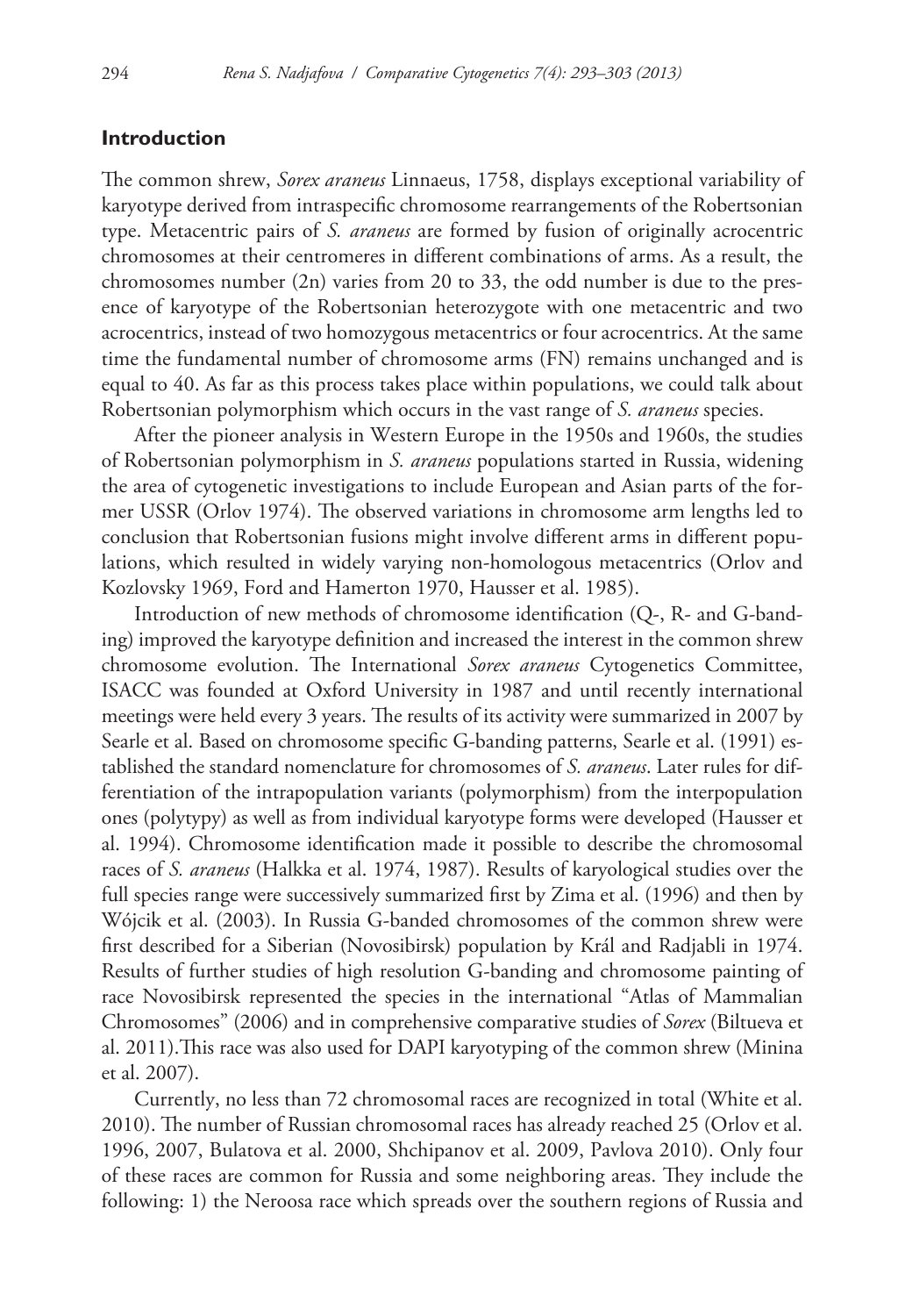Ukraine; 2) the West Dvina race which can be found in Russia – Belarus neighboring regions; 3) the Goldap race which inhabits the Baltic coast area of Poland and Kaliningrad region of western Russia; 4) the Ilomantsi race which occurs in the bordering areas of north-western Russia (Karelia) and Finland (Orlov et al. 1996, 2007, Bulatova et al. 2000, Shchipanov et al. 2009, Borisov et al. 2009a). As anticipated, regular studies of distribution of different races resulted in discoveries of interracial zones of contact in Russia (Shchipanov et al. 2009, Orlov et al. 2012, Pavlova 2013, Shchipanov and Pavlova 2013) and neighboring territories (Borisov et al. 2010, 2013). Due to ISACC activity, research that involves detection of the hybrid zones, as well as discovery and description of the chromosome races continues on a regular basis.

The first case of *S. araneus* interracial hybridization in Russia was presented by Aniskin and Lukianova (1989) for Tomsk and Novosibirsk races in Western Siberia. This hybrid zone is characterized by the high number of the chromosome arm combinations and remains one of the most complex and best studied *S. araneus* hybrid zones (Searle and Wójcik 1998, Polyakov et al. 2011). The hybrids here form a complex meiotic configuration, a long chain of 9 monobrachially homologous acrocentrics and metacentrics. Presumably, chromosome incompatibility proved by meiosis data may induce infertility in hybrids which, in turn, could contribute to promotion of the selection for assortative mating (Searle and Wójcik 1998). Given that racial karyotypes of *S. araneus* as a rule differ by 1–5 variable metacentrics, the hybrids should produce rings or chains of different numbers and length in meiosis. Thus, the simplest heterozygotes form the chain of three, CIII, or ring of four, RIV. The most complex heterozygote was registered in Moscow and Seliger races hybrids in European Russia, and represents the chain of eleven, CXI (Bulatova et al. 2007). As far as the meiotic complications may lead to reduced hybrid reproductive fitness, the incompatibility is to be considered as the first stage in reproductive isolation. There are indications that the Robertsonian rearrangements do not interrupt the existent gene flow in hybrid zones and could not promote speciation in *S. araneus*. Instead, races might be merely remnants of past allopatric differentiation followed by the loss of secondary contact (Horn et al. 2012, Polly et al. 2013), presenting in particular astonishing racial 'patchwork'.

As has been shown in a variety of recent studies, the number and diversity of the chromosome rearrangements along with the relative variety of hybrid zone types represent a great opportunity both for understanding of the aftereffects and possible connections of chromosome mutations with the morphological, ecological and genetic differentiation in wild populations of common shrews (see Bibliographic list). It seems quite appropriate to recall the forecast made the British cytogeneticists CE Ford and JL Hamerton in 1970 (p. 235): "… shrews displayed multiple patterns of chromosome variation predicting the problems essential for the interpretation of species evolution. Information about hybrid meiosis would be of outstanding value and studies of pregnant females and their embryos from polymorphic populations could give important information about the breeding system and relative fertility. At a more modest level there remain many parts of Europe from which simple identification of the karyotype in samples from the local population could at least help to fill in the still rather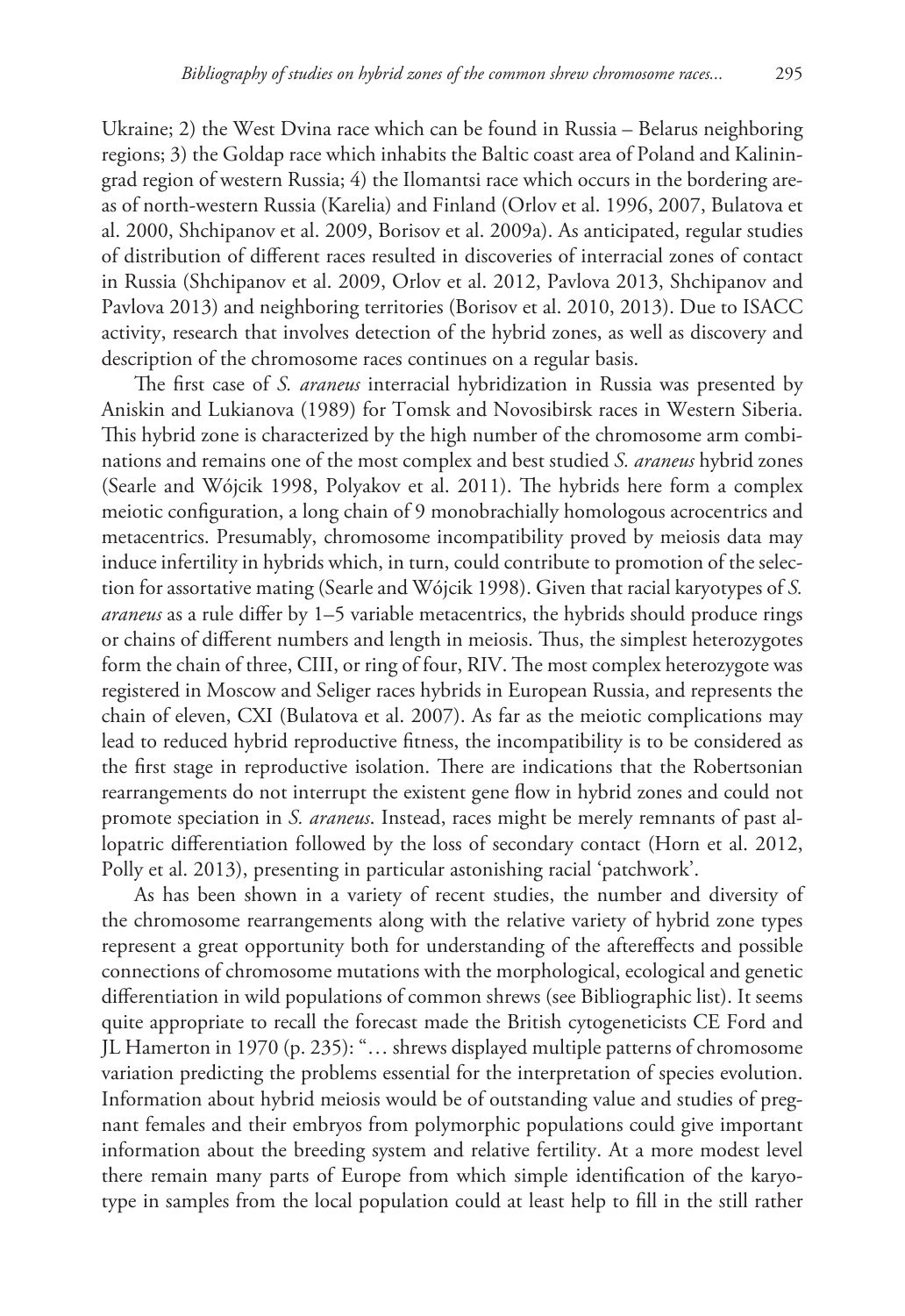fragmentary distribution map of Races A and B and might reveal further unsuspected chromosome variation". Till now only the second part of this task has been mostly accomplished, while our knowledge of the influence of chromosome rearrangements on cells, specimen and species is still too fragmentary.

The first tribute to the bibliography on the *S. araneus* cytogenetic model was paid by Prof. Jan Zima at the 8th ISACC meeting (2008). To support his idea, we compiled the bibliographical list which includes majority if not all of currently available papers devoted to interracial hybrid zones of *S. araneus* in Russia. The Bibliographic list presented here includes 43 full papers published in national and international scientific editions within the last 40 years. As it shown by the published data, hybrid karyotypes and true hybrid zones were reported for at least 14 out of 25 chromosome races (which are indexed below) of the common shrew that inhabit Russia. This index includes the names of the races and their standard abbreviations, karyotypic diagnosis and F1 hybrids meiotic formula followed by the reference number of the relevant papers from our Bibliographic list.

### **Bibliographic list \***

\*Papers from the Bibliographic list referred to in the Introduction and not included in the final References are marked with asterisks.

- 1. \*Aniskin VM, Lukianova IV (1989) A new chromosome race and hybridization zone analysis of two *Sorex araneus* (Insectivora, Soricidae) karyoforms. Doklady Academii Nauk SSSR 309: 1260–1262. [English Translation (1990): Doklady Biological Sciences (Proceedings of the Academy of Sciences of the USSR) 309: 826–829.]
- 2. Bannikova AA, Bulatova NS, Kramerov DA (2006) Molecular variability in the common shrew *Sorex araneus* L. from European Russia and Siberia inferred from the length polymorphism of DNA regions flanked by short interspersed elements (Inter-SINE PCR) and the relationships between the Moscow and Seliger chromosome races. Genetika 42: 737–747. [English Translation: Russian Journal of Genetics 42: 595–604.] [doi: 10.1134/S1022795406060020](http://dx.doi.org/10.1134/S1022795406060020)
- 3. Borisov YM, Cherepanova EV, Orlov VN (2010) A wide hybrid zone of chromosomal races of the common shrew, *Sorex araneus* Linnaeus, 1758 (Mammalia), between the Dnieper and Berezina rivers (Belarus). Comparative Cytogenetics 4: 195–201. [doi: 10.3897/compcytogen.v4i2.43](http://dx.doi.org/10.3897/compcytogen.v4i2.43)
- 4. Borisov YM, Kovaleva AA, Irkhin SY, Orlov VN (2009) Zones of contact and joint occurrence of three chromosomal races of the common shrew *Sorex araneus* L. (Mammalia) in the southern Valdai Hills. Doklady Academii Nauk 428: 275–277. [English Translation: Doklady Biological Sciences 428: 437–439.]
- 5. \*Borisov YM, Kovaleva AA, Springer AM, Cherepanova EV, Kashtal'ian AP, Orlov VN (2009a) Hybrid origin of karyotypic variation in the common shrew, *Sorex araneus* (Mammalia), from the Dnieper river basin. Doklady Academii Nauk 429: 561–564. [English translation: Doklady Biological Sciences 429: 531–534.]
- 6. Borisov YM, Kozlovsky AI, Balakirev AE, Demidova TB, Irchin SYu, Maligin VM, Okulova NM, Potapov SG, Shchipanov AN, Orlov VN (2008) Zones of contact of the chromosome races of the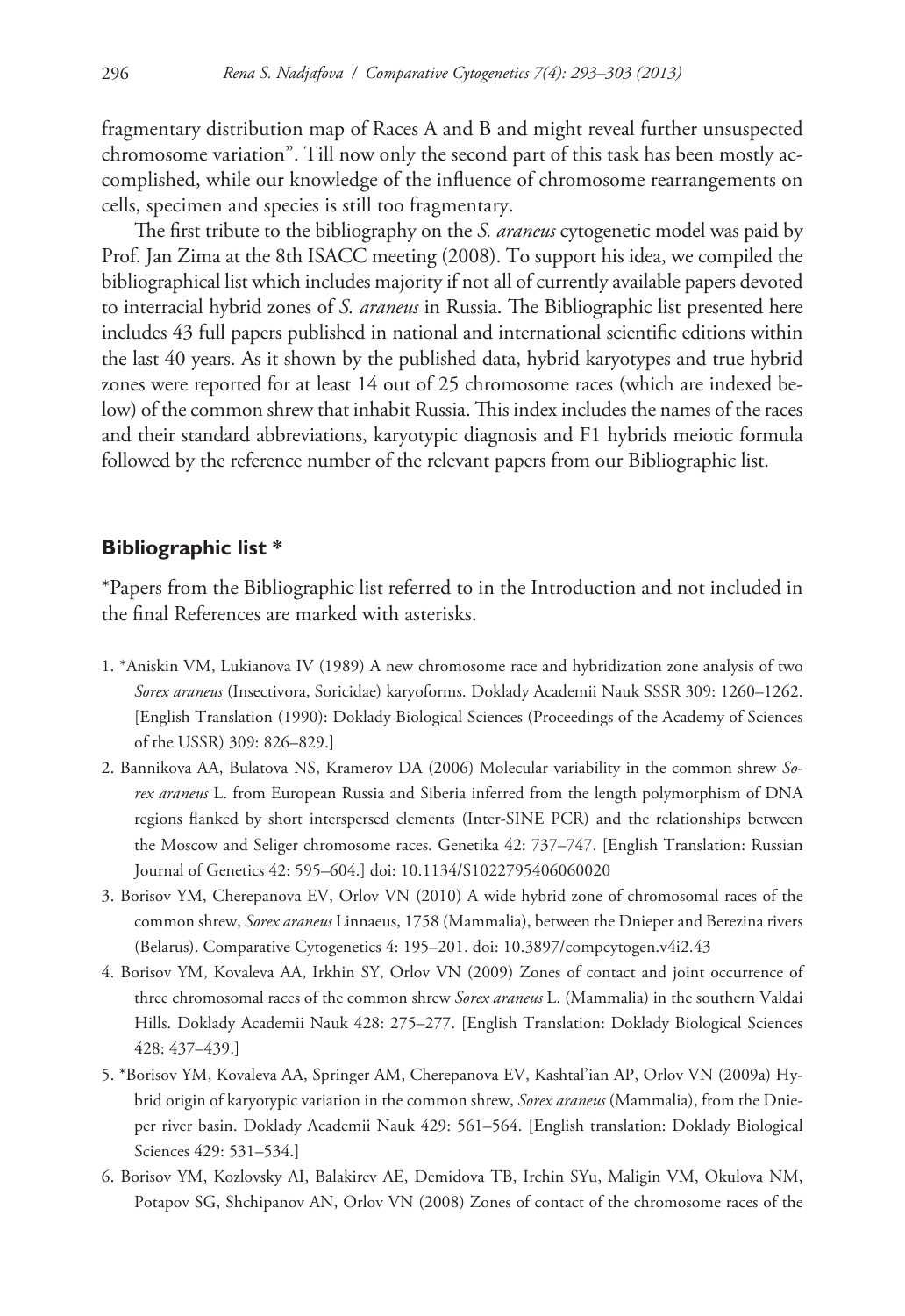common shrew *Sorex araneus* L. (Insectivora, Mammalia) at the extremes of the Veps stage of the Valdai ice sheet. Siberian Journal of Ecology 15: 763–771. [In Russian]

- 7. Borisov YM, Kryshchuk IA, Cherepanova EV, Gajduchenko HS, Orlov VN (2013) Chromosomal polymorphism of populations of the common shrew, *Sorex araneus* L., in Belarus. Acta Theriologica. [doi: 10.1007/s13364-013-0160-y](http://dx.doi.org/10.1007/s13364-013-0160-y)
- 8. \*Bulatova NSh, Jones RM, White TA, Shchipanov NA, Pavlova SV,Searle JB (2011) Natural hybridization between extremely divergent chromosomal races of the common shrew (*Sorex araneus*, Soricidae, Soricomorpha): hybrid zone in European Russia. Journal of Evolutionary Biology 24: 573–586. [doi: 10.1111/j.1420-9101.2010.02191.x](http://dx.doi.org/10.1111/j.1420-9101.2010.02191.x)
- 9. Bulatova N, Pavlova S (2007) The chromosome race in the epicenter of hybrid zones. The Herald of Vavilov Society for geneticists and breeding scientists 11: 432–435. [http://www.bionet.nsc.ru/vogis/](http://www.bionet.nsc.ru/vogis/pict_pdf/2007/t11_2/vogis_11_2_cont.pdf) [pict\\_pdf/2007/t11\\_2/vogis\\_11\\_2\\_cont.pdf](http://www.bionet.nsc.ru/vogis/pict_pdf/2007/t11_2/vogis_11_2_cont.pdf)
- 10. \*Bulatova N, Shchipanov N, Searle JB (2007) The Seliger Moscow hybrid zone between chromosome races of common shrews – an initial description. Russian Journal of Theriology 6: 111–116.
- 11.\*Bulatova N, Searle JB, Bystrakova N, Nadjafova R, Shchipanov N, Orlov V (2000) The diversity of chromosome races in *Sorex araneus* from European Russia. Acta Theriologica 45: 33–46.
- 12. Frisman LV, Borodin PM, Frisman EY (2010) The evolutionary dynamics of hybrid zones of mammals. Regional Problems 13: 56–61. [In Russian]
- 13. Grigor'eva OO, Shestak AG, Potapov SG, Borisov YM, Irkhin SY, Korablev NP, Orlov VN (2011) The microsatellite polymorphism and gene flow in the contact zone of four common shrew (*Sorex araneus* L., Mammalia) chromosome races. Izvestiya Academii Nauk 5: 501–510. [English translation: Biology Bulletin 38: 425–433.]
- 14. Grigor'eva OO, Shestak AG, Sycheva VB, Potapov SG, Borisov YM, Orlov VN (2011) Isolation effect of narrow hybrid zone of *Sorex araneus* chromosome races. Doklady Academii Nauk 436: 830–833. [English translation: Doklady Biochemistry and Biophysics 436: 41–43.]
- 15. \*Horn A, Basset P, Yannic G, Banaszek A, Borodin PM, Bulatova NS, Jadwiszczak K, Jones RM, Polyakov AV, Ratkiewicz M, Searle JB, Shchipanov NA, Zima J, Hausser J (2012) Chromosomal rearrangements do not seem to affect the gene flow in hybrid zones between karyotypic races of the common shrew (*Sorex araneus*). Evolution 66: 882–889. [doi: 10.1111/j.1558-5646.2011.01478.x](http://dx.doi.org/10.1111/j.1558-5646.2011.01478.x)
- 16. Karamysheva TV, Belonogova NM, Rodionova MI, Rubtsov NB, Polyakov AV, Searle JB, Borodin PM (2007) Temporal and spatial distribution of Rad51 protein in spermatocytes of the common shrew *Sorex araneus* L. (Soricidae, Eulipotyphla). Russian Journal of Theriology 6: 15–19.
- 17. Matveevsky SN, Pavlova SV, Acaeva MM, Kolomiets OL (2012) Synaptonemal complex analysis of interracial hybrids between the Moscow and Neroosa chromosomal races of the common shrew *Sorex araneus* showing regular formation of a complex meiotic configuration (ring-of-four). Comparative Cytogenetics 6: 301–314. [doi: 10.3897/CompCytogen.v6i3.3701](http://dx.doi.org/10.3897/CompCytogen.v6i3.3701)
- 18. Orlov VN, Borisov YM (2007) Chromosome races of the common shrew *Sorex araneus* Linnaeus, 1758 (Mammalia: Insectivora) from the south part of Valdai Heights (Russia). Comparative Cytogenetics 1: 101–106.
- 19. \*Orlov VN, Borisov YM, Cherepanova EV, Grigor'eva OO, Shestak AG, Sycheva VB (2012) Narrow hybrid zone between Moscow and Western Dvina chromosomal races and specific features of population isolation in common shrew *Sorex araneus* (Mammalia). Genetika 48: 80–88. [English translation: Russian Journal of Genetics 48: 70–78.] [doi: 10.1134/S1022795412010152](http://dx.doi.org/10.1134/S1022795412010152)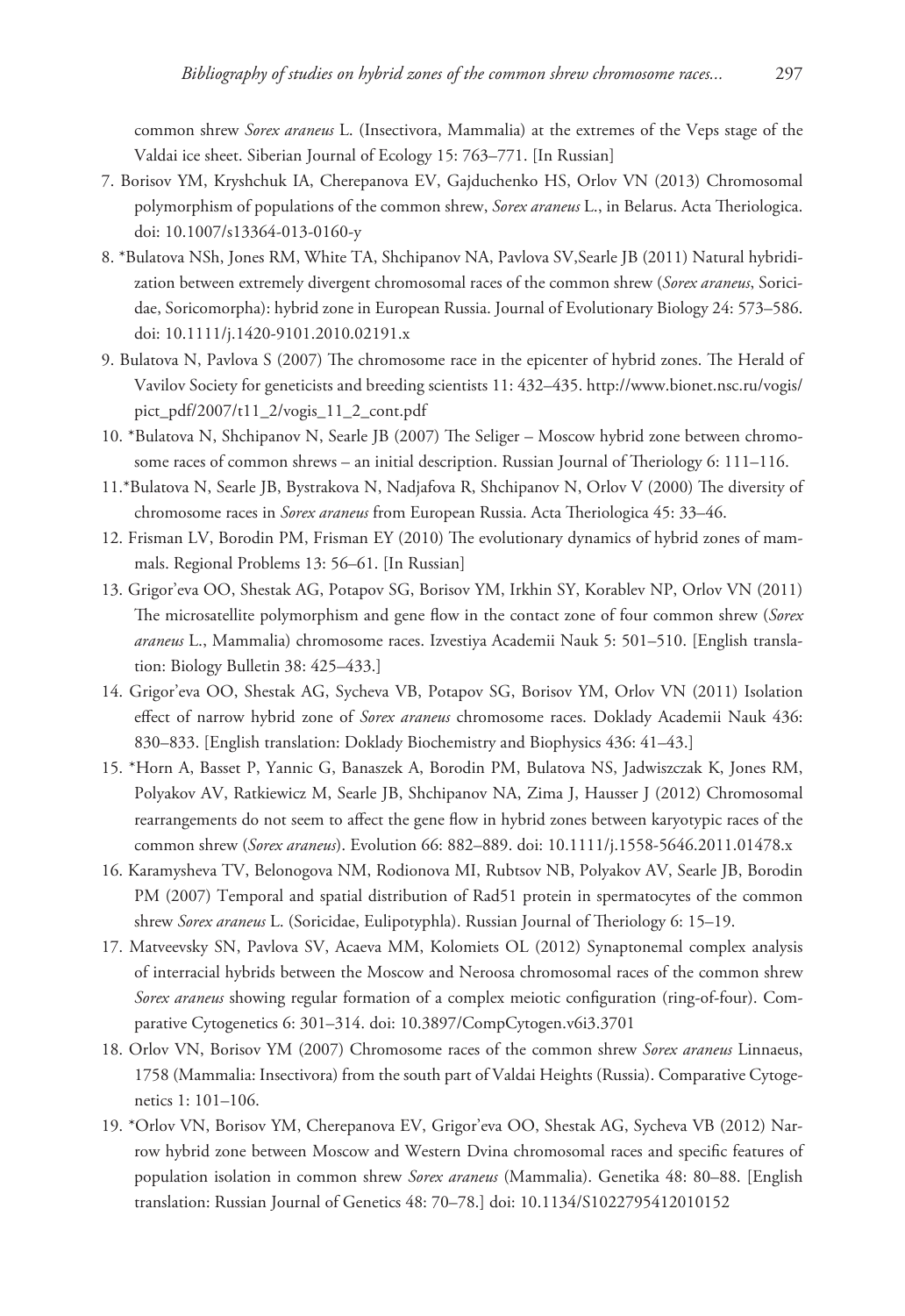- 20. Orlov VN, Borisov YM, Cherepanova EV, Milishnikov AN (2013) Assortative mating in the hybrid zones of the common shrew (*Sorex araneus*, Mammalia) chromosome race West Dvina. Doklady Academii Nauk 451: 110–113. [English translation: Doklady Biological Sciences 451: 217–220.]
- 21. Orlov VN, Borisov YM, Irkhin SY, Kovaleva AA (2010) Characteristics of the contact zone of three chromosome races of the common shrew *Sorex araneus* L. (Mammalia) as indices of interpopulation competition. Ekologiya 6: 459–463. [English translation: Russian Journal of Ecology 41: 519–523.]
- 22. \*Orlov VN, Kozlovsky AI, Okulova NM, Balakirev AE (2007) Postglacial recolonisation of European Russia by the common shrew *Sorex araneus*. Russian Journal of Theriology 6: 97–104.
- 23. Orlov VN, Sycheva VB, Cherepanova EV, Borisov YM (2013) Craniometric differences between karyotypic races of the common shrew *Sorex araneus* (Mammalia) as a result of limited hybridization. Genetika 49: 479–490. [English translation: Russian Journal of Genetics 49: 417–427. [doi:](http://dx.doi.org/10.7868/S0016675813040103) [10.7868/S0016675813040103](http://dx.doi.org/10.7868/S0016675813040103)]
- 24. \*Pavlova SV (2013) Cytogenetic analysis of a hybrid zone between the Moscow and Neroosa chromosomal races of the common shrew (*Sorex araneus*) differing by a single WART-like chromosome rearrangement. Tsitologiya 55: 271–274.
- 25. Pavlova SV, Bulatova NSh (2010) Identification of a novel WART-like chromosome rearrangement in complex heterozygotes in an interracial hybrid zone of the common shrew *Sorex araneus* L. Genetika 46: 1269–1271. [English translation: Russian Journal of Genetics 46: 1125–1126. [doi: 10.1134/](http://dx.doi.org/10.1134/S1022795410090292) [S1022795410090292\]](http://dx.doi.org/10.1134/S1022795410090292)
- 26. Pavlova SV, Bulatova NSh, Shchipanov NA (2007) Cytogenetic control of a hybrid zone between two *Sorex araneus* chromosome races before breeding season. Genetika 43: 1619–1626. [English translation: Russian Journal of Genetics 43: 1357–1363.]
- 27. Pavlova SV, Kolomiets OL, Bulatova NSh, Searle JB (2008) Demonstration of a WART in a hybrid zone of the common shrew (*Sorex araneus* Linnaeus, 1758). Comparative Cytogenetics 2: 115–120. <www.zin.ru/journals/compcyt>
- 28. Pavlova SV, Bystrakova NV, Bulatova NS, Nadjafova RS, Polyakov AV (2006) Materials for cadastre of the chromosome races of the common shrew *Sorex araneus* L. Biogeography 13: 42–59. [In Russian]
- 29. \*Polly PD, Polyakov AV, Ilyashenko VB, Onischenko SS, White TA, Shchipanov NA, Bulatova NS, Pavlova SV, Borodin PM, Searle JB (2013) Phenotypic variation across chromosomal hybrid zones of the common shrew (*Sorex araneus*) indicates reduced gene flow. PLoS ONE 8(7): e67455. [doi:](http://dx.doi.org/10.1371/journal.pone.0067455) [10.1371/journal.pone.0067455](http://dx.doi.org/10.1371/journal.pone.0067455)
- 30. Polyakov AV (2008) Hybrid zones between the chromosome races of the common shrew in West Siberia. Siberian Journal of Ecology 15: 773–777. [In Russian]
- 31. \*Polyakov AV, Borodin PM, White TA, Jones RM, Searle JB (2011) Natural hybridization between extremely divergent chromosomal races of the common shrew (*Sorex araneus*, Soricidae, Soricomorpha): Hybrid zone in Siberia. Journal of Evolutionary Biology 24: 1393–1402. [doi: 10.1111/j.1420-](http://dx.doi.org/10.1111/j.1420-9101.2011.02266.x) [9101.2011.02266.x](http://dx.doi.org/10.1111/j.1420-9101.2011.02266.x)
- 32. Polyakov AV, Ilyashenko VB, Onischenko SS, Panov V, Borodin P (2009) AFLP diversity between the Novosibirsk and Tomsk chromosome races of the common shrew (*Sorex araneus*). Comparative Cytogenetics 3: 85–89. [doi: 10.3897/compcytogen.v3i2.14](http://dx.doi.org/10.3897/compcytogen.v3i2.14)
- 33. Polyakov AV, Ladygina TYu, Bochkarev MN, Rodionova MI, Borodin PM, Panov VV (2001) Chromosomal evolution of the common shrew *Sorex araneus* L. from the Southern Urals and Siberia in the postglacial period. Genetika 37: 448–455. [English translation: Russian Journal of Genetics 37: 351–357.]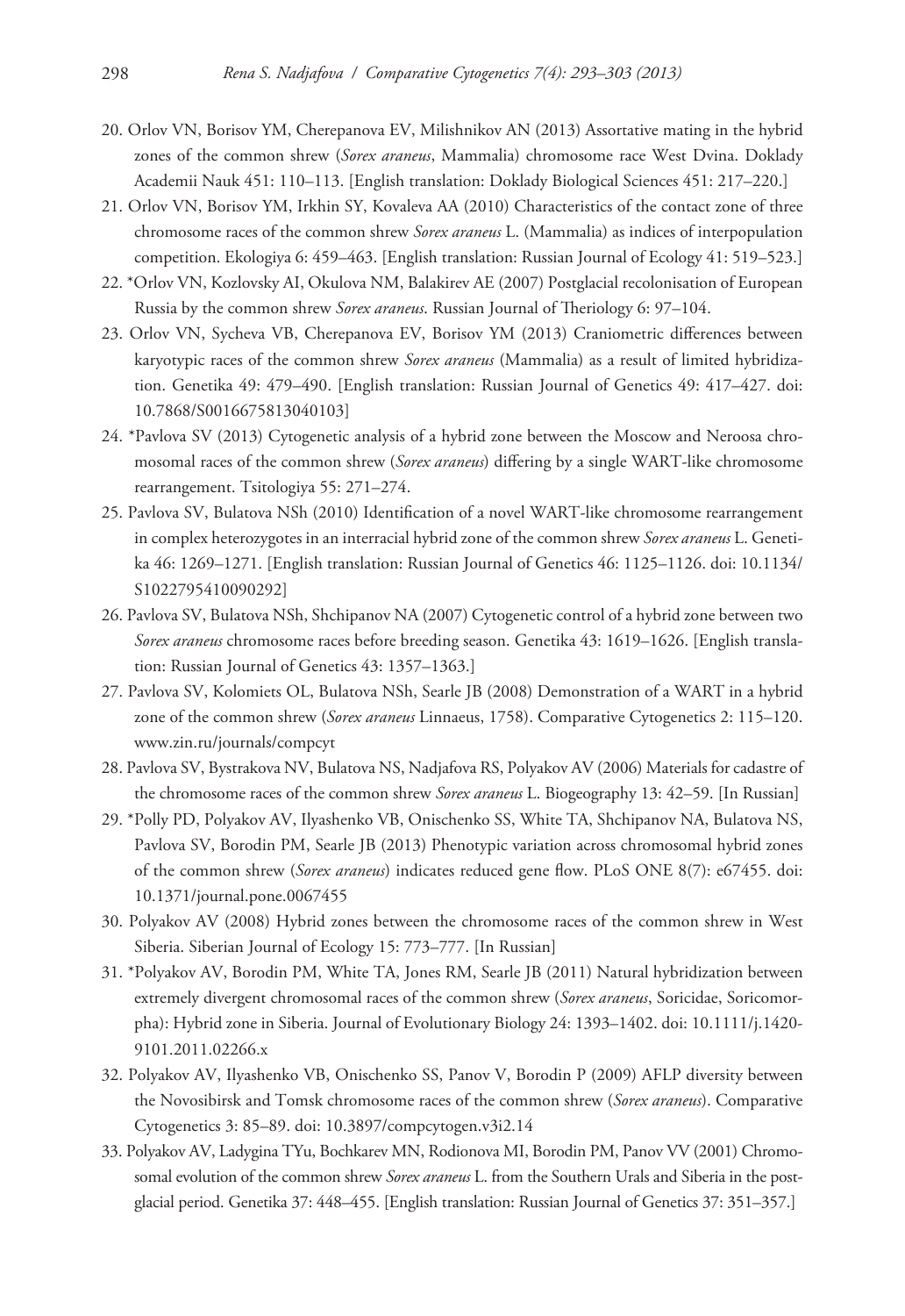- 34. Polyakov AV, Onischenko SS, Iliashenko VB, Searle JB, Borodin PM (2002) Morphometric difference between the Novosibirsk and Tomsk chromosome races of the common shrew (*Sorex araneus*) in a zone of parapatry. Acta Theriologica 47: 381–387. [doi: 10.1007/BF03192464](http://dx.doi.org/10.1007/BF03192464)
- 35. Polyakov AV, Volobouev VT, Aniskin VM, Zima J, Searle JB, Borodin PM (2003) Altitudinal partitioning of two chromosome races of the common shrew (*Sorex araneus*) in West Siberia. Mammalia 67: 201–207. [doi: 10.1515/mamm.2003.67.2.201](http://dx.doi.org/10.1515/mamm.2003.67.2.201)
- 36. Polyakov AV, Volobouev VT, Borodin PM , Searle JB (1996) Karyotypic races of the common shrew (*Sorex araneus*) with exceptionally large ranges: the Novosibirsk and Tomsk races of Siberia. Hereditas 125: 109–115. [doi: 10.1111/j.1601-5223.1996.00109.x](http://dx.doi.org/10.1111/j.1601-5223.1996.00109.x)
- 37. Polyakov AV, Zima J, Banaszek A, Searle JB, Borodin PM (2000) New chromosome races of the common shrew *Sorex araneus* from eastern Siberia. Acta Theriologica 45, Supplement 1: 11–17.
- 38. \*Searle JB, Wójcik JM (1998) Chromosomal evolution: the case of *Sorex araneus*. In: Wójcik JM, WolsanM (Eds) Evolution of shrews. Mammal Research Institute, Polish Academy of Sciences, Białowieža, 219–268.
- 39. Shchipanov NA, Bulatova NSh, Demidova TB, Bobretsov AV (2008) Chromosomal races of the common shrew (*Sorex araneus* L.) inhabiting northeastern European Russia: do physical obstacles restrict their distribution? Doklady Academii Nauk 422: 714–717. [English translation: Doklady Biological Sciences 422: 348–351.]
- 40. \*Shchipanov NA, Bulatova NSh, Pavlova SV, Shchipanov AN (2009) The common shrew (*Sorex araneus*) as a model species in ecological and evolutionary studies. Zoologicheskii Zhurnal 88: 975–989. [In Russian]
- 41. Shchipanov NA, Bulatova NSh, Pavlova SV (2008) Distribution of two chromosome races of the common shrew (*Sorex araneus* L.) in the hybrid zone: can a change of the dispersal mode maintain independent gene frequencies? Genetika 44: 734–745. [English translation: Russian Journal of Genetics 44: 635–645.]
- 42. Shchipanov NA, Pavlova SV (2007) Hybridization of the common shrew (*Sorex araneus* L.) chromosomal races Moscow and Seliger: The probability of crossing and survival of hybrids. Doklady Academii Nauk of Russia 417: 847–849. [English translation: Doklady Biological Sciences 417: 487–489.]
- 43. \*Shchipanov NA, Pavlova SV (2013) Contact zones and ranges of chromosomal races of the common shrew, *Sorex araneus*, in northeastern European Russia. Folia Zoologica 62: 24–35.

### **Index**

Kirillov (Kr) gm, hi, kq, no, pr - Manturovo (F1: gm/mn/no/go, hi, kq, pr; RIV): 22, 43 - Petchora (F1: gm/gi/hi/hn/no/mo, kq, pr; RVI): 39, 43

Manturovo (Ma) go, hi, kq, mn, pr - Kirillov (F1: gm/mn/no/go, hi, kq, pr; RIV): 22, 43 - Petchora (F1: gi/hi/hn/mn/mo/go, kq, pr; RVI): 43 - Sok (F1: go, kq, hi/ip/pr/mr/mn/hn; RVI): 43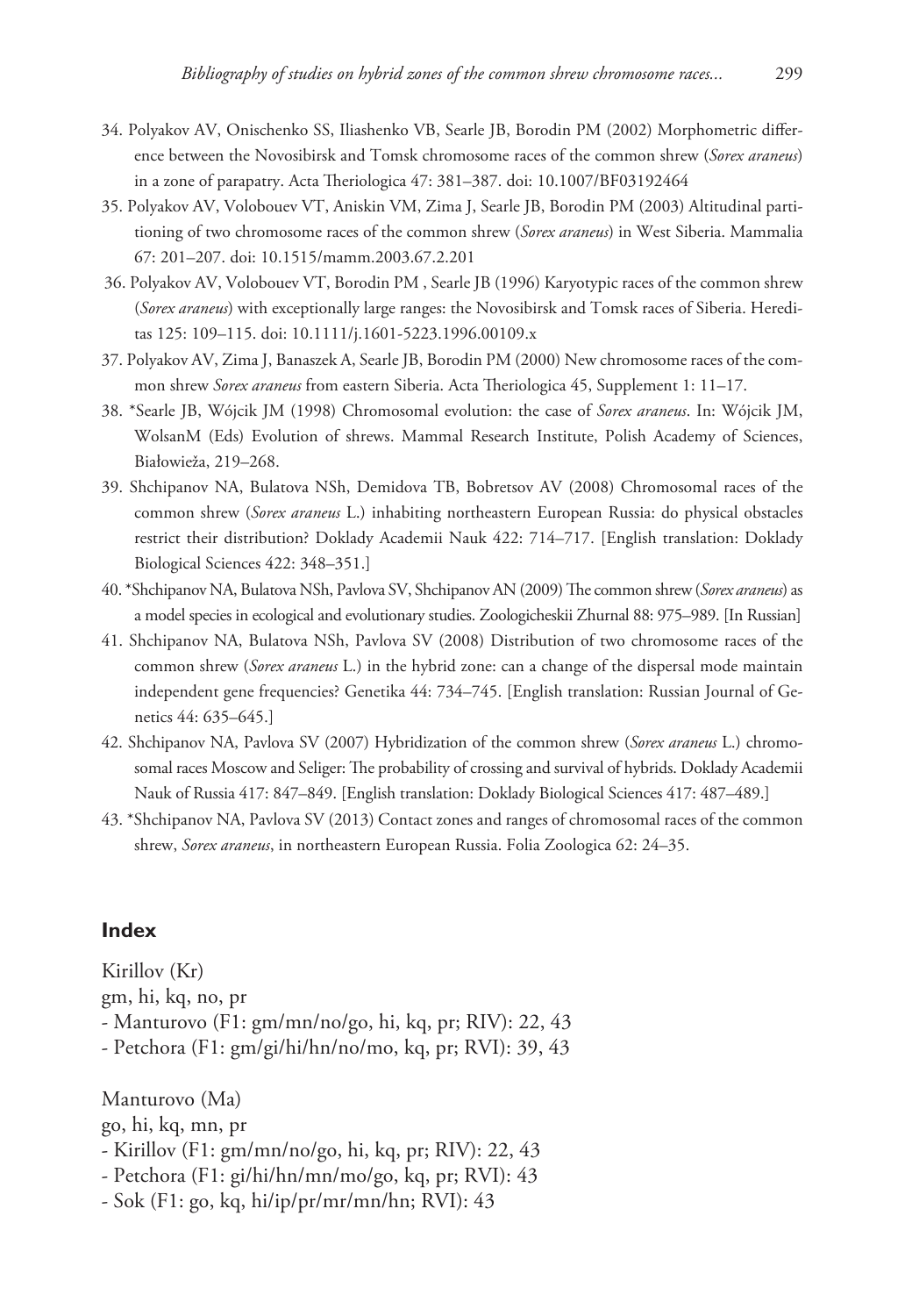Moscow (Mo) gm, hi, kr, no, pq - Neroosa (F1: gm/go/no/mn, hi, kr, pq; RIV): 17, 24 - Seliger (F1: g/gm/mq/pq/pr/kr/ik/hi/hn/no/o; CXI): 1, 6, 8, 10, 15, 21, 23, 25, 26, 27, 29, 40, 41, 42 - West Dvina (F1: gm, hi/ip/pq/qr/kr/hk, no; RVI): 6, 18, 20, 21, 23, 40 Neroosa (Ne) go, hi, kr, mn, pq - Moscow (F1: gm/go/no/mn, hi, kr, pq; RIV): 17, 24 Novosibirsk (No) go, hn, ik, mp, qr - Tomsk (F1: o/go/gk/ik/hi/hn/mn/mp/p, qr; CIX): 1, 11, 15, 16, 28, 29, 30, 31, 32, 34, 35, 36, 38 - Serov (F1: go, hn, ik/ip/mp/km, qr; RIV): 28, 33 Petchora (Pt) gi, hn, kq, mo, pr - Kirillov (F1: gi/hi/hn/no/mo/gm, kq, pr; RVI): 39, 43 - Serov (F1: gi/go/mo/km/kq/qr/pr/ip, hn; RVIII): 43 - Sok (F1: gi/go/mo/mr/pr/ip, hn, kq; RVI): 43 Seliger (Sl) g, hn, ik, mq, o, pr - Moscow (F1: g/gm/mq/pq/pr/kr/ik/hi/hn/no/o; CXI): 2, 6, 8, 10, 15, 21, 23, 25, 26, 27, 29, 40, 41, 42 - West Dvina (F1: g/gm/mq/qr/pr/ip/ik/hk/hn/no/o; CXI): 20 Serov (Se) go, hn, ip, km, qr - Novosibirsk (F1: go, hn, ik/ip/mp/km, qr; RIV): 28, 33 - Petchora (F1: gi/go/mo/km/kq/qr/pr/ip, hn; RVIII): 43 - Sok (F1: go, hn, ip, km/mr/qr/kq; RIV): 43 - Yuryuzan (F1: go, hn, ip, km/mq/qr/kr; RIV): 40, 43 Sok (So) go, hn, ip, kq, mr - Manturovo (F1: go, kq, hi/ip/pr/mr/mn/hn; RVI): 43 - Petchora (F1: gi/go/mo/mr/pr/ip, hn, kq; RVI): 43

- Serov (F1: go, hn, ip, km/mr/qr/kq; RIV): 43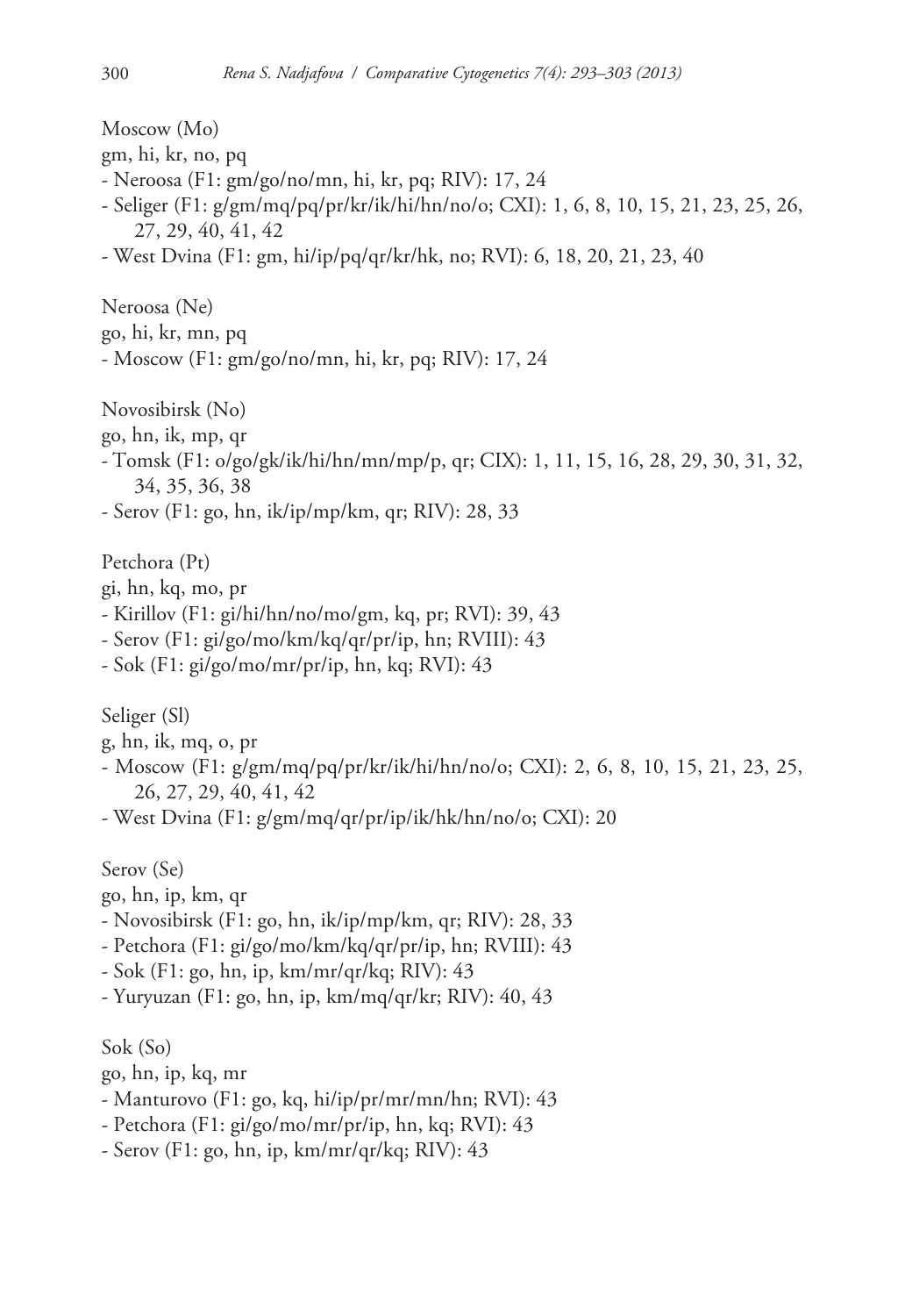

**Figure 1.** Schematic view of geographic distribution (slash) of hybrid zones between chromosome races of *Sorex araneus* in Russia. Standard abbreviations are used for the racial names (see Index).

Strelka (Sr) go, hi, k, m, n, p, q, r - Tomsk (F1: k/gk/go/o, hi, q/r, m, n, p; CIV): 28, 37 Tomsk (To) gk, hi, mn, o, p, qr - Novosibirsk (F1: o/go/gk/ik/hi/hn/mn/mp/p, qr; CIX): 1, 11, 15, 16, 28, 29, 30, 31, 32, 34, 35, 36, 38 - Strelka (F1: k/gk/go/o, hi, q/r, m, n, p; CIV): 28, 37 West Dvina (Wd) gm, hk, ip, no, qr - Moscow (F1: gm, hi/ip/pq/qr/kr/hk, no; RVI): 6, 19, 20, 21, 23, 40 - Seliger (F1: g/gm/mq/qr/pr/ip/ik/hk/hn/no/o; CXI): 20

Yuryuzan (Yu) go, hn, ip, kr, mq - Serov (F1: go, hn, ip, km/mq/qr/kr; RIV): 40, 43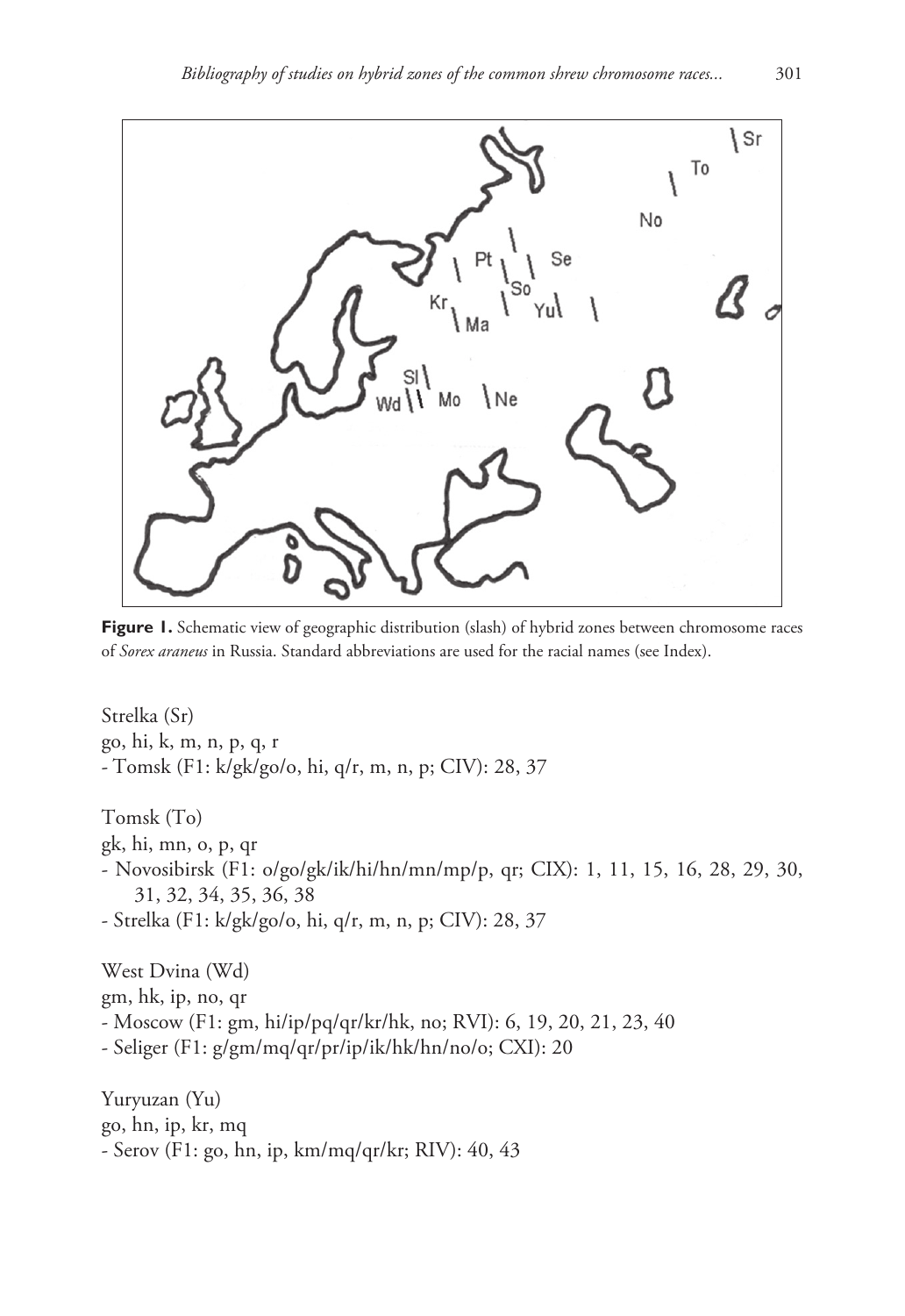## **Acknowledgements**

Research grant received from the Russian Foundation of Fundamental Investigations (12-04-01283) is acknowledged. Kind advice and help of Drs. Nina Bulatova and Svetlana Pavlova in collecting of the Russian sources are greatly appreciated.

## **References**

- O'Brien SJ, Menninger JC, Nash WG (Eds) (2006) Atlas of Mammalian Chromosomes. A John Wiley & Sons, Inc., Hoboken, 368.
- Biltueva L, Vorobieva N, Perelman P, Trifonov V, Volobouev V, Panov V, Ilyashenko V, Onischenko S, O'Brien P, Yang F, Ferguson-Smith M, Graphodatsky A (2011) Karyotype evolution of Eulipotyphla (Insectivora): The genome homology of seven *Sorex* species revealed by comparative chromosome painting and banding data. Cytogenetic and Genome Research 135: 51–64. [doi: 10.1159/000330577](http://dx.doi.org/10.1159/000330577)
- Ford CE, Hamerton JL (1970) Chromosome polymorphism in the common shrew, *Sorex araneus*. Symposium of the Zoological Society of London 26: 223–236.
- Halkka L, Halkka O, Skarén U, Söderland V (1974) Chromosome banding pattern in a polymorphic population of *Sorex araneus* from northeastern Finland. Hereditas 76: 305–314. [doi: 10.1111/j.1601-5223.1974.tb01346.x](http://dx.doi.org/10.1111/j.1601-5223.1974.tb01346.x)
- Halkka L, Söderland V, Skarén U, Heikkilä J (1987) Chromosomal polymorphism and racial evolution of *Sorex araneus* L. in Finland. Hereditas 106: 257–275. [doi: 10.1111/j.1601-](http://dx.doi.org/10.1111/j.1601-5223.1987.tb00260.x) [5223.1987.tb00260.x](http://dx.doi.org/10.1111/j.1601-5223.1987.tb00260.x)
- Hausser J, Catzeflis F, Meylan A, Vogel P (1985) Speciation in the *Sorex araneus* complex (Mammalia, Insectivora). Acta Zoologica Fennica 170: 125–130.
- Hausser J, Fedyk S, Fredga K, Searle JB, Volobouev V, Wójcik JM, Zima J (1994) Definition and nomenclature of chromosome races of *Sorex araneus*. Folia Zoologica 43: 1–9.
- Král B, Radjabli SI (1974) Banding patterns and Robertsonian fusion in the western Siberian population of *Sorex araneus* (Insectivora, Soricidae). Zoologické Listy 23: 217–227.
- Minina JM, Borodin PM, Searle JB, Volobouev VT (2007) Standard DAPI karyotype of the common shrew *Sorex araneus* L. (Soricidae, Eulipotyphla). Russian Journal of Theriology 6: 3–6.
- Orlov VN (1974) Karyosystematics of mammals (cytogenetic methods in mammalian systematics). Nauka Press, Moscow, 207 pp. [In Russian]
- Orlov V, Bulatova N, Kozlovsky A, Nadjafova R, Searle JB (1996) Karyotypic variation of the common shrew (*Sorex araneus*) in European Russia: preliminary results. Hereditas 125: 117–121. [doi: 10.1111/j.1601-5223.1996.00117.x](http://dx.doi.org/10.1111/j.1601-5223.1996.00117.x)
- Orlov VN, Kozlovsky AI (1969) The chromosomal complements of two geographically distant populations and their position in the general scheme of chromosomal polymorphism in common shrew *Sorex araneus* L. (Soricidae, Insectivora, Mammalia). Citologiya (Leningrad) 11: 1129–1136. [In Russian]